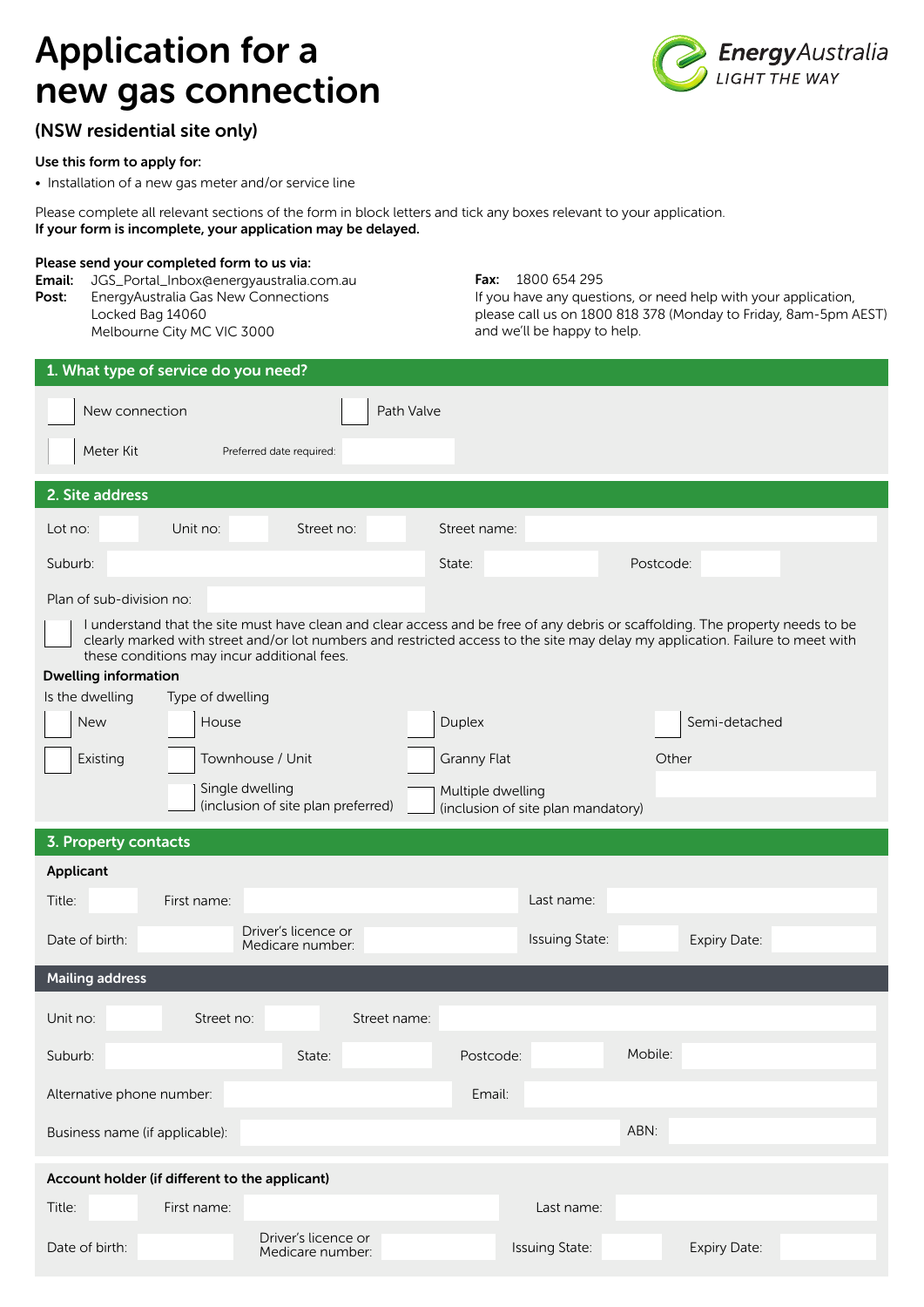| 3. Property contacts (continued)    |                                                                                      |         |              |           |            |         |  |  |
|-------------------------------------|--------------------------------------------------------------------------------------|---------|--------------|-----------|------------|---------|--|--|
| <b>Mailing address</b>              |                                                                                      |         |              |           |            |         |  |  |
| Unit no:                            | Street no:                                                                           |         | Street name: |           |            |         |  |  |
| Suburb:                             |                                                                                      | State:  |              | Postcode: |            | Mobile: |  |  |
| Alternative phone number:<br>Email: |                                                                                      |         |              |           |            |         |  |  |
| Business name (if applicable):      |                                                                                      |         |              |           |            | ABN:    |  |  |
|                                     | Builder/Site Supervisor (if applicable and different to applicant or account holder) |         |              |           |            |         |  |  |
| Business name:                      |                                                                                      |         |              |           |            | ABN:    |  |  |
| Title:                              | First name:                                                                          |         |              |           | Last name: |         |  |  |
| Licence No:                         |                                                                                      | Mobile: |              | Email:    |            |         |  |  |
| 4. Plumber's details                |                                                                                      |         |              |           |            |         |  |  |
| Title:                              | First name:                                                                          |         |              |           | Last name: |         |  |  |
| Licence No:                         |                                                                                      | Mobile: |              | Email:    |            |         |  |  |

## 5. Gas Appliance details

To help us install the correct type of gas meter and/or service line, please provide the total mega joule (MJ) load for both existing and new appliances. We may not be able to process your application without this information.

|                  | Appliance               | QTY | <b>MJ Load</b> | Appliance                     | QTY                  | <b>MJ Load</b> |
|------------------|-------------------------|-----|----------------|-------------------------------|----------------------|----------------|
|                  | Instantaneous hot water |     |                | 7.<br>Wall oven               |                      |                |
| 2.               | Storage hot water       |     |                | Solar-boosted hot water<br>8. |                      |                |
| 3.               | Space heater            |     |                | 9.<br>Pool/spa heater*        |                      |                |
| $\overline{4}$ . | Central heating         |     |                | Hydronic heating*<br>10.      |                      |                |
| -5.              | Hotplate/cooktop        |     |                | 11.                           |                      |                |
| 6                | Cooker                  |     |                | 12.                           |                      |                |
|                  |                         |     |                |                               | <b>Total MJ load</b> |                |

\*MJ load is mandatory for pool/spa and hydronic heating.

## 6. Additional information

#### Preferred meter position:

You'll need to face your property from the street to determine the best position for your gas meter.

#### Mark your preferred meter position on the diagram below:



#### Site conditions: (Tick only the boxes that apply)

Split/elevated road Share driveway RTA/RMS road Cliff/wall/steps greater than three meters high Adjacent St/Lane supply Locked gates Battle-axe block Other: